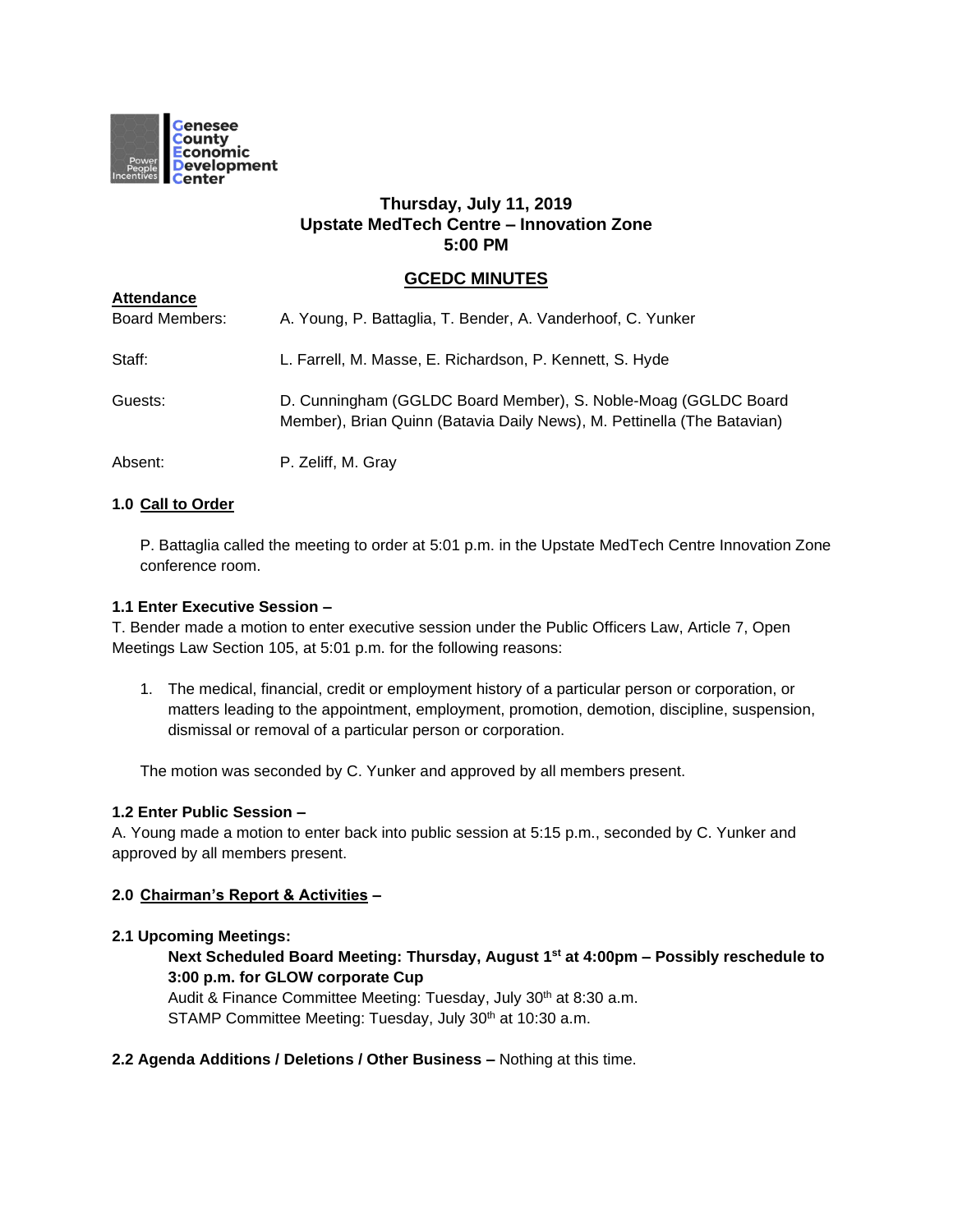**2.3 Minutes: June 6, 2019**

**A. Young made a motion to approve the June 6, 2019 minutes as presented; the motion was seconded by T. Bender. Roll call resulted as follows:**

| P. Battaglia - Yes  |            |  | C. Yunker - | Yes    |
|---------------------|------------|--|-------------|--------|
| T. Bender -         | Yes.       |  | P. Zeliff - | Absent |
| A. Young -          | <b>Yes</b> |  | M. Gray -   | Absent |
| A. Vanderhoof - Yes |            |  |             |        |
|                     |            |  |             |        |

**The item was approved as presented.**

### **3.0 Report of Management**

**3.1 SCP Pools – Initial Resolution –** Provident Batavia, LLC is seeking to construct a 13,000 squarefoot addition to an existing office, warehouse, and distribution facility leased to SCP Pools in the Town of Batavia. This project enables the growth of SCP Pools, which currently has 15 full-time equivalent positions. Provident Batavia, LLC estimates a \$1.194 million capital investment, of which \$1.048 million is building cost, \$50,000 in land/building engineering/architecture, \$40,000 of taxable equipment, and \$55,750 in other expenses. If approved, this project would start in August 2019 and is estimated to be completed in four months.

The company is seeking assistance from the GCEDC with a sales tax exemption valued at approx. \$57,988, a mortgage tax exemption valued at approx. \$11,550, and a property tax exemption, based on the incremental increase in assessed value, valued at approx. \$86,774.

Resolution No. 07/2019-01

RESOLUTION OF THE GENESEE COUNTY INDUSTRIAL DEVELOPMENT AGENCY D/B/A GENESEE COUNTY ECONOMIC DEVELOPMENT CENTER (THE "AGENCY") (i) ACCEPTING AN APPLICATION OF PROVIDENT BATAVIA LLC WITH RESPECT TO A CERTAIN PROJECT, (ii) AUTHORIZING A PUBLIC HEARING WITH RESPECT TO THE PROJECT, AND (iii) DESCRIBING THE FORMS OF FINANCIAL ASSISTANCE BEING CONTEMPLATED BY THE AGENCY WITH RESPECT TO THE PROJECT.

**C. Yunker made a motion to approve Resolution No. 07/2019-01, accepting the application and scheduling a public hearing; the motion was seconded by A. Young. Roll call resulted as follows:**

| P. Battaglia - Yes  |      | C. Yunker - | Yes    |
|---------------------|------|-------------|--------|
| T. Bender -         | Yes. | P. Zeliff - | Absent |
| A. Young -          | Yes  | M. Gray -   | Absent |
| A. Vanderhoof - Yes |      |             |        |

**The item was approved as presented.**

**3.2 State Legislative Items –** S. Hyde shared that the Legislative session has ended. The bill that looked to set the definition for public works projects to require prevailing wage rates did not pass the Senate and Assembly. A few of the bills that did pass both the Senate and Assembly that are now awaiting review and signature by the Governor affect IDA's in the following ways: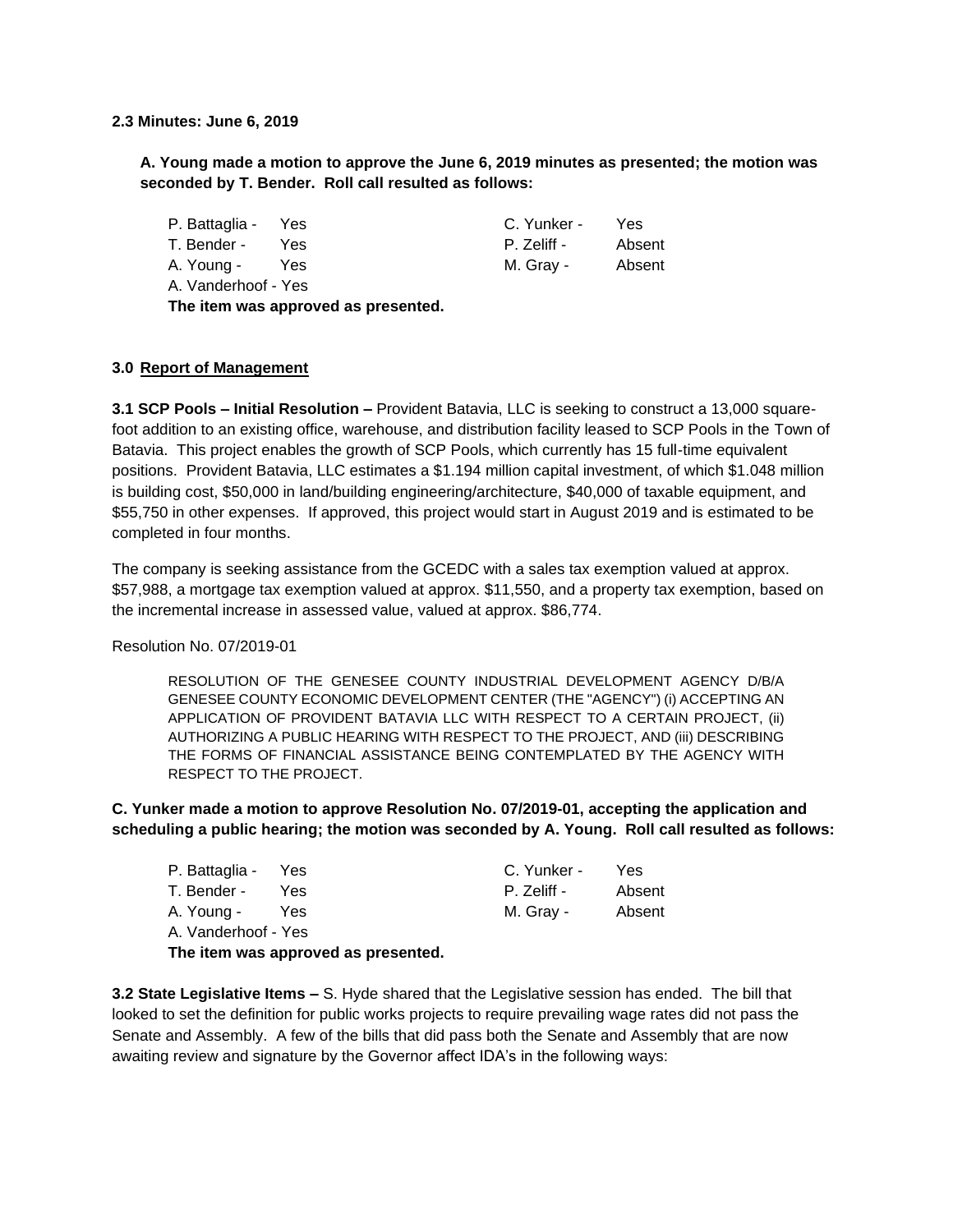- Requires each industrial development agency to live stream and post video recordings of all open meetings and public hearings.

- Requiring notice and confirmation of such notice by affected local taxing jurisdictions and school districts prior to approval of projects by industrial development agencies

- Authorizes the Authorities Budget Office to suspend local authority board members and executive staff if reporting is 36 months delinquent.

The staff will keep the Board up to speed on these legislative items and whether they make it past the Governor's desk.

### **4.0 Audit & Finance Committee – M. Gray**

**4.1 May 2019 Financial Statements –** L. Farrell reviewed the May 2019 Financial Statements with the Board. The following was noted:

- Restricted cash and Unearned Revenue decreased by approx. \$400K as STAMP expenditures were made.
- Accounts Receivable increased as this month's Economic Development Program Support Grant and MedTech Centre Management Fee were recorded.
- Accrued Expenses increased as the monthly NYS Retirement expense was recognized.
- Project Origination Fees were received from 3 projects that closed this month.
- All expenditures are in line with the budget except as noted.

This was recommended for approval by the Committee.

**T. Bender made a motion to approve the May 2019 Financial Statements as presented; the motion was seconded by A. Young. Roll call resulted as follows:**

| P. Battaglia - Yes                  |     | C. Yunker - | Yes    |
|-------------------------------------|-----|-------------|--------|
| T. Bender -                         | Yes | P. Zeliff - | Absent |
| A. Young -                          | Yes | M. Gray -   | Absent |
| A. Vanderhoof - Yes                 |     |             |        |
| The item was approved as presented. |     |             |        |

**4.2 Copier Lease –** The staff collected quotes from 4 distributors as our current copier lease is set to expire soon. After comparing all the quotes received, it is the staff's recommendation to enter into an agreement with Toshiba for a 63-month copier Lease at a rate of \$141.30/month plus \$.039/color page and \$.0059/black and white page. This copier will also allow the staff to work towards paperless filing.

This was recommended for approval by the Committee.

**T. Bender made a motion to approve a contract with Toshiba for the copier lease as presented; the motion was seconded by A. Young. Roll call resulted as follows:**

| P. Battaglia - Yes |      | C. Yunker - | <b>Yes</b> |
|--------------------|------|-------------|------------|
| T. Bender -        | Yes  | P. Zeliff - | Absent     |
| A. Young -         | Yes. | M. Gray -   | Absent     |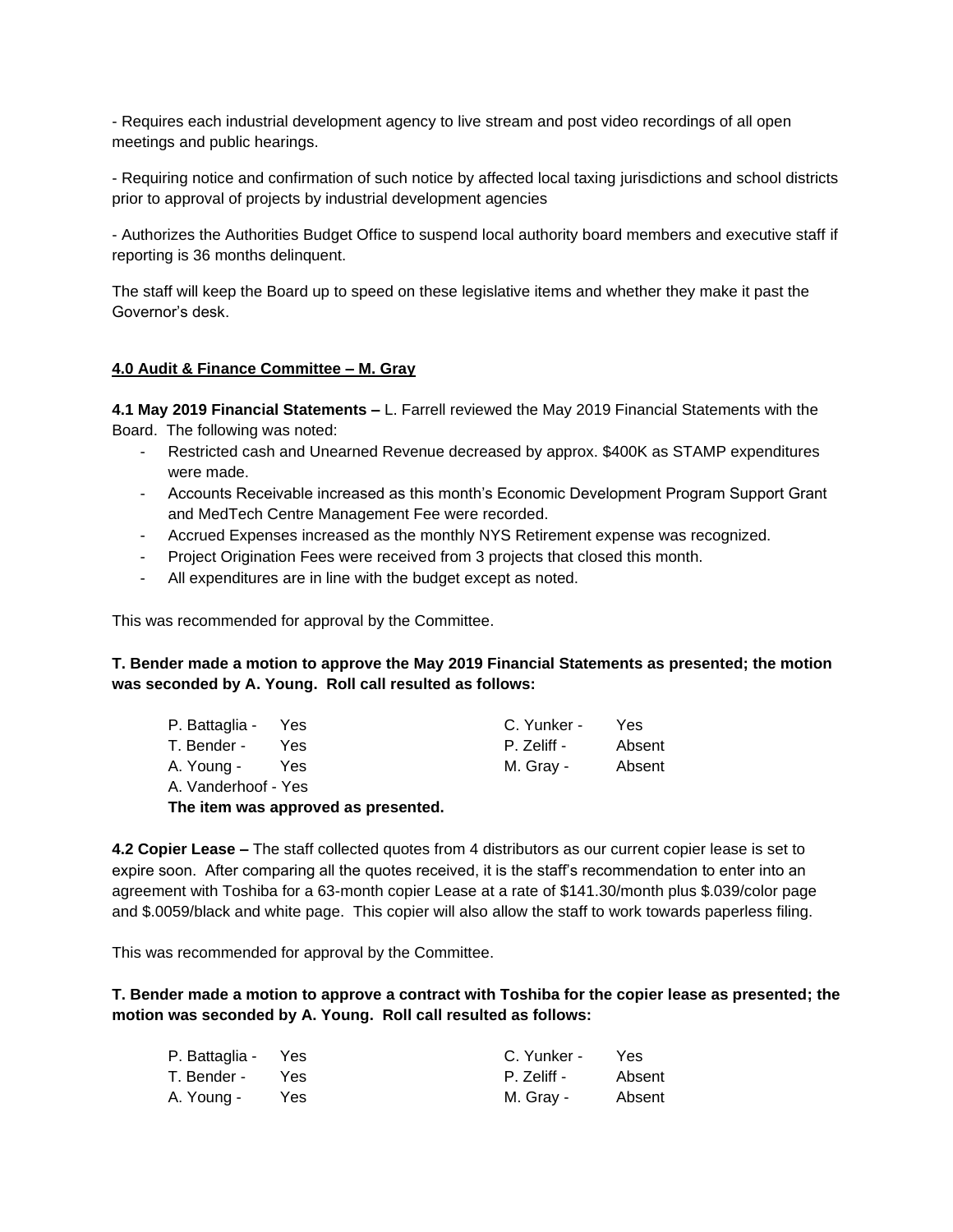A. Vanderhoof - Yes **The item was approved as presented.**

**4.3 Clark Patterson Lee Contract – Corfu Wastewater Treatment Facility (WWTF) Expansion Project Bidding -** Clark Patterson Lee has completed the design and engineering of the Corfu WWTF expansion and NYSDEC has issued a draft SPDEs permit. The GGLDC/GCEDC/Town of Pembroke are now seeking to go out to bid for the project. Clark Patterson Lee has a proposed contract not to exceed \$10,000 for the preparation of the bid packet. This cost will be split 50% by the Town of Pembroke and 50% by the GGLDC/GCEDC (funded by BETP restricted funds).

This was recommended for approval by the Committee.

**A. Young made a motion to approve the contract with Clark Patterson Lee to prepare the bidding packet for the WWTF expansion not to exceed \$10,000, split 50/50 with the Town of Pembroke (expenditure not to exceed \$5,000); the motion was seconded by T. Bender. Roll call resulted as follows:**

| P. Battaglia - Yes  |      | C. Yunker - | Yes    |
|---------------------|------|-------------|--------|
| T. Bender -         | Yes. | P. Zeliff - | Absent |
| A. Young -          | Yes  | M. Gray -   | Absent |
| A. Vanderhoof - Yes |      |             |        |

**The item was approved as presented.**

**4.4 Park Signage – Apple Tree Acres and LeRoy Food & Tech Park -** The GCEDC requested bids to create and install park signage at Apple Tree Acres and LeRoy Food & Technology Park. The specifics are as follows:

- 1. Apple Tree Acres One 4'x8' free standing sign with movable 4x4 frame. "GCEDC Acreage Available Call 585-343-4866"
- 2. LeRoy Food & Tech Park Two 4'x8' free standing signs with movable 4x4 frame. "GCEDC Acreage Available Call 585-343-4866"

Bids Received:

- 1. Leaton Signs \$600 per sign
- 2. Johns Studio \$750 per sign
- 3. Terry's Signs \$559 plus 4x4's, misc. hardware, etc. per sign.

This expenditure is included in the 2019 budget. The Committee decided to go with Leaton Signs instead of the low bidder as the low bidder (Terry's Signs) was considered an incomplete bid and Leaton Signs was an all-inclusive bid.

This was recommended for approval by the Committee.

**A. Young made a motion to approve an expenditure not to exceed \$1,800 to Leaton Signs for the installation of signage at Apple Tree Acres and LeRoy Food & Tech Park; the motion was seconded by A. Vanderhoof. Roll call resulted as follows:**

| P. Battaglia - Yes |       | C. Yunker - | Yes    |
|--------------------|-------|-------------|--------|
| T. Bender -        | - Yes | P. Zeliff - | Absent |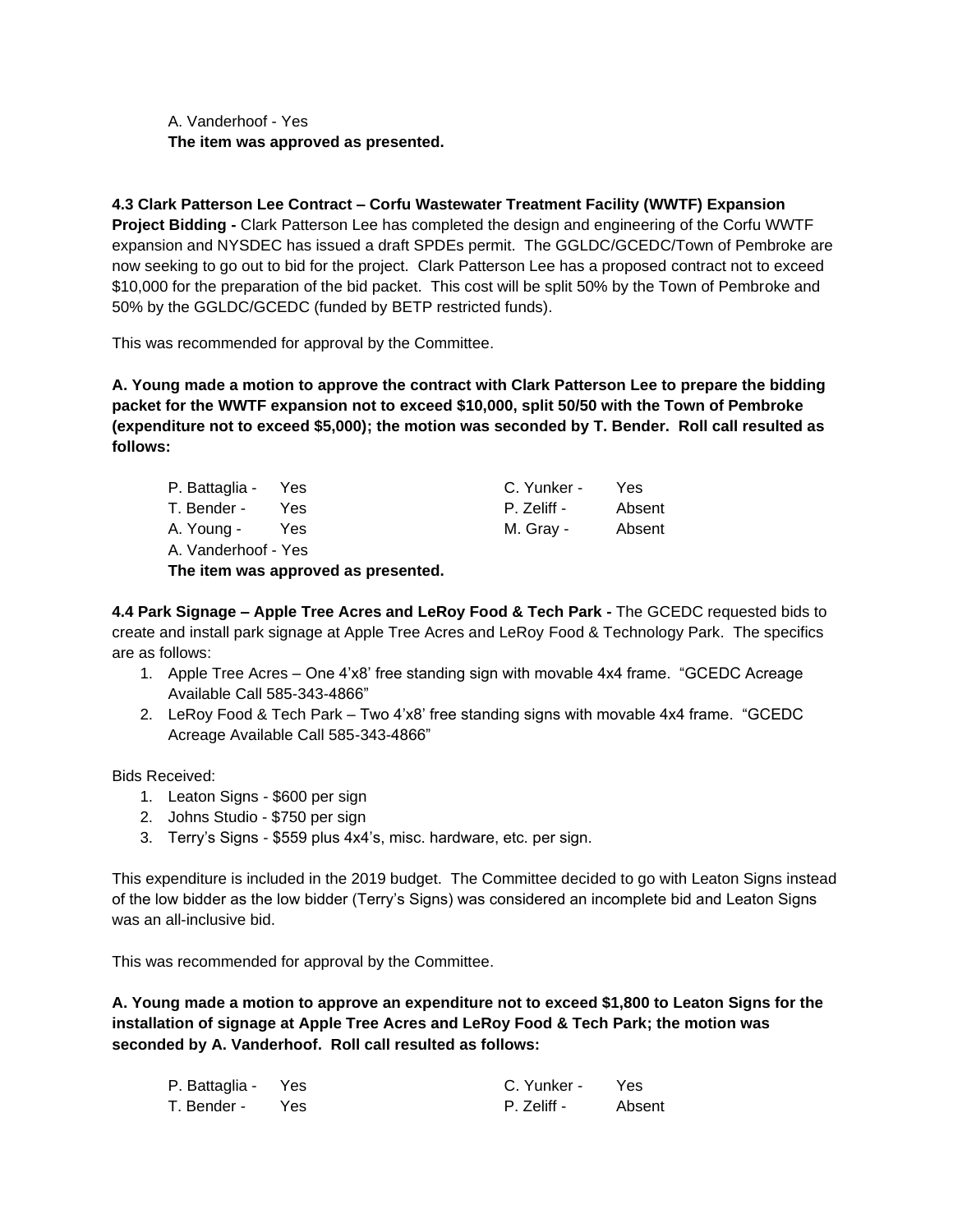A. Young - Yes M. Gray - Absent A. Vanderhoof - Yes **The item was approved as presented.**

**5.0 Governance & Nominating Committee – C. Yunker**

**5.1 Procurement Policies and Procedures –** L. Farrell shared that this policy is required to be reviewed annually. There are no changes being recommended.

This was recommended for approval by the Committee.

# **C. Yunker made a motion to approve the Procurement Policies and Procedures as presented; the motion was seconded by T. Bender. Roll call resulted as follows:**

| P. Battaglia - Yes                  |            | C. Yunker - | Yes    |
|-------------------------------------|------------|-------------|--------|
| T. Bender -                         | Yes.       | P. Zeliff - | Absent |
| A. Young -                          | <b>Yes</b> | M. Gray -   | Absent |
| A. Vanderhoof - Yes                 |            |             |        |
| The item was approved as presented. |            |             |        |

**5.2 Investment Policy -** L. Farrell shared that this policy is required to be reviewed annually and approved. There are no changes being recommended.

This was recommended for approval by the Committee.

# **T. Bender made a motion to approve the Investment Policy as presented; the motion was seconded by C. Yunker. Roll call resulted as follows:**

| P. Battaglia - Yes  |      | C. Yunker - | Yes    |
|---------------------|------|-------------|--------|
| T. Bender -         | Yes. | P. Zeliff - | Absent |
| A. Young -          | Yes  | M. Gray -   | Absent |
| A. Vanderhoof - Yes |      |             |        |

**The item was approved as presented.**

**5.3 Disposition of Property Guidelines -** L. Farrell shared that this policy is required to be reviewed annually and approved. There are no changes being recommended.

This was recommended for approval by the Committee.

## **A. Young made a motion to approve the Disposition of Property Guidelines as presented; the motion was seconded by A. Vanderhoof. Roll call resulted as follows:**

| P. Battaglia - Yes  |                                     | C. Yunker - | Yes    |
|---------------------|-------------------------------------|-------------|--------|
| T. Bender -         | Yes.                                | P. Zeliff - | Absent |
| A. Young -          | Yes                                 | M. Gray -   | Absent |
| A. Vanderhoof - Yes |                                     |             |        |
|                     | The item was approved as presented. |             |        |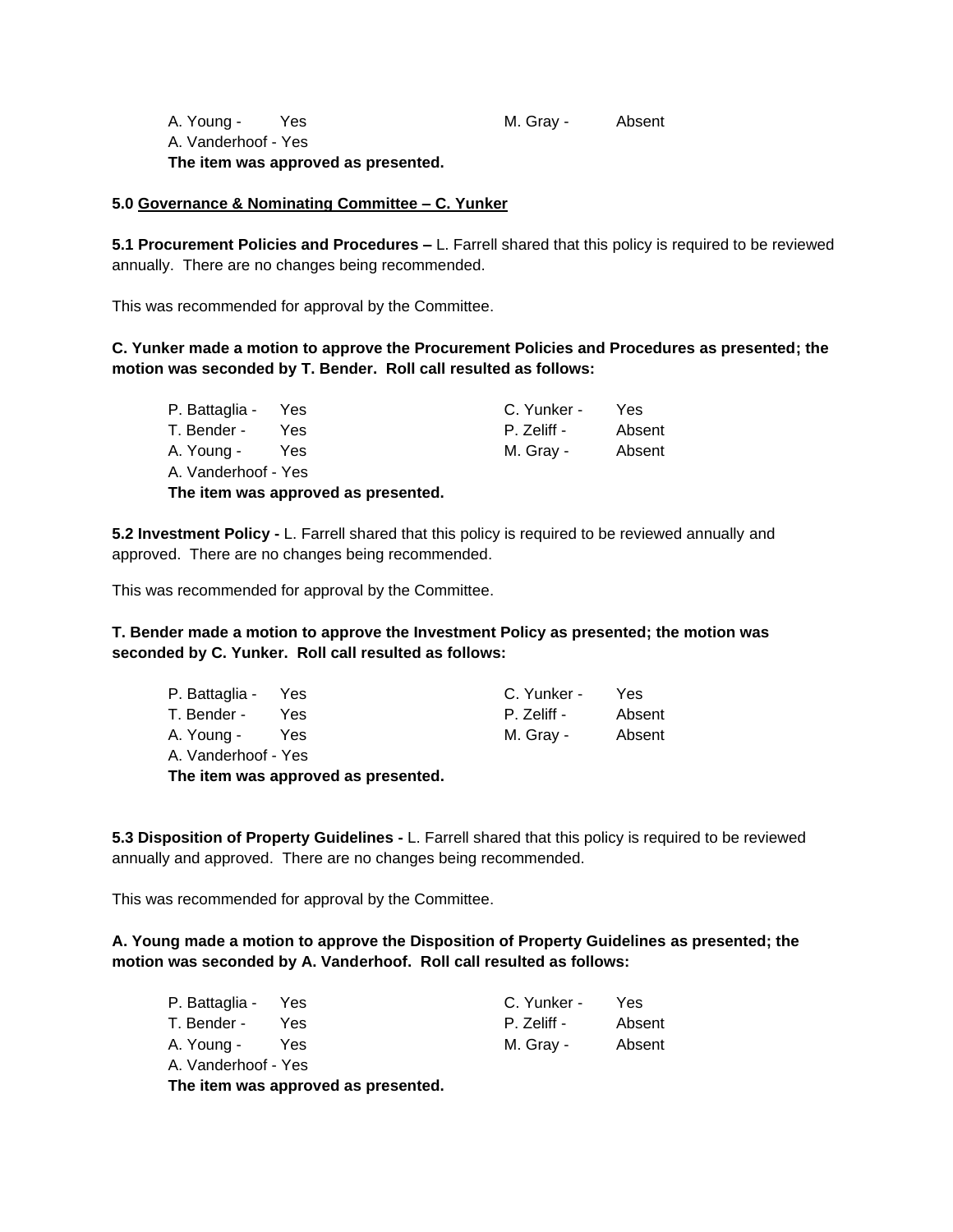**5.4 Governance & Nominating Committee Charter –** L. Farrell shared that this charter is required to be reviewed and approved annually. The Committee is recommending one change to the Charter. It was requested by the Employment & Compensation Committee that under 'Other Responsibilities' the following language be added: "Annual review of general performance of the Agency relative to budget, capital investment and jobs created."

This was recommended for approval by the Committee.

# **A. Vanderhoof made a motion to approve the Governance & Nominating Committee Charter; the motion was seconded by T. Bender. Roll call resulted as follows:**

| P. Battaglia - Yes                  |     | C. Yunker - | Yes    |
|-------------------------------------|-----|-------------|--------|
| T. Bender -                         | Yes | P. Zeliff - | Absent |
| A. Young -                          | Yes | M. Gray -   | Absent |
| A. Vanderhoof - Yes                 |     |             |        |
| The item was approved as presented. |     |             |        |

# **6.0 STAMP Committee – P. Zeliff**

**6.1 STAMP Offsite Water Main – Phase 4 Bids –** The GCEDC opened bids for the STAMP water main Phase 4 project. The bid was for a base bid of installation of a force main from Pembroke to the end of the Alabama line along Route 77, an Alternate 1 of 8-inch water main along Lewiston road, and an Alternate 2 of 12-inch force main along Lewiston road. Clark Patterson Lee had an engineer's estimate assigned to this project of \$1,614,700 construction and \$161,470 of contingency for a total estimate of \$1,776,170. Clark Patterson Lee has prepared a bid tabulation summary that is included in the meeting materials. The GCEDC received one bid that totaled \$2,709,000. Clark Patterson recommends the GCEDC Board pass a resolution "Rejecting all bids received for the STAMP Offsite Water Main Phase 4 project."

Clark Patterson Lee spoke with several contractors who typically bid these projects as to why they did not submit a bid. Several cited their current workload and the proposed method for crossing the Tonawanda Creek. They will review input from those contractors and discuss alternate crossing methods prior to resubmitting to the Monroe County Water Authority for approval. They suggest rebidding the project later this year when the bidding climate has hopefully improved for the 2020 construction season.

This was recommended for approval by the Committee.

# **A. Vanderhoof made a motion to reject all bids received for the STAMP Offsite Water Main Phase 4 project; the motion was seconded by C. Yunker. Roll call resulted as follows:**

| P. Battaglia - Yes                  |     | C. Yunker - | Yes    |
|-------------------------------------|-----|-------------|--------|
| T. Bender -                         | Yes | P. Zeliff - | Absent |
| A. Young -                          | Yes | M. Gray -   | Absent |
| A. Vanderhoof - Yes                 |     |             |        |
| The item was approved as presented. |     |             |        |

**6.2 Survey for Parcel 6.-1-72.111 –** The GCEDC asked three companies for bids to survey the 20 acres of land we are looking to acquire at STAMP. The results of the bids are as follows: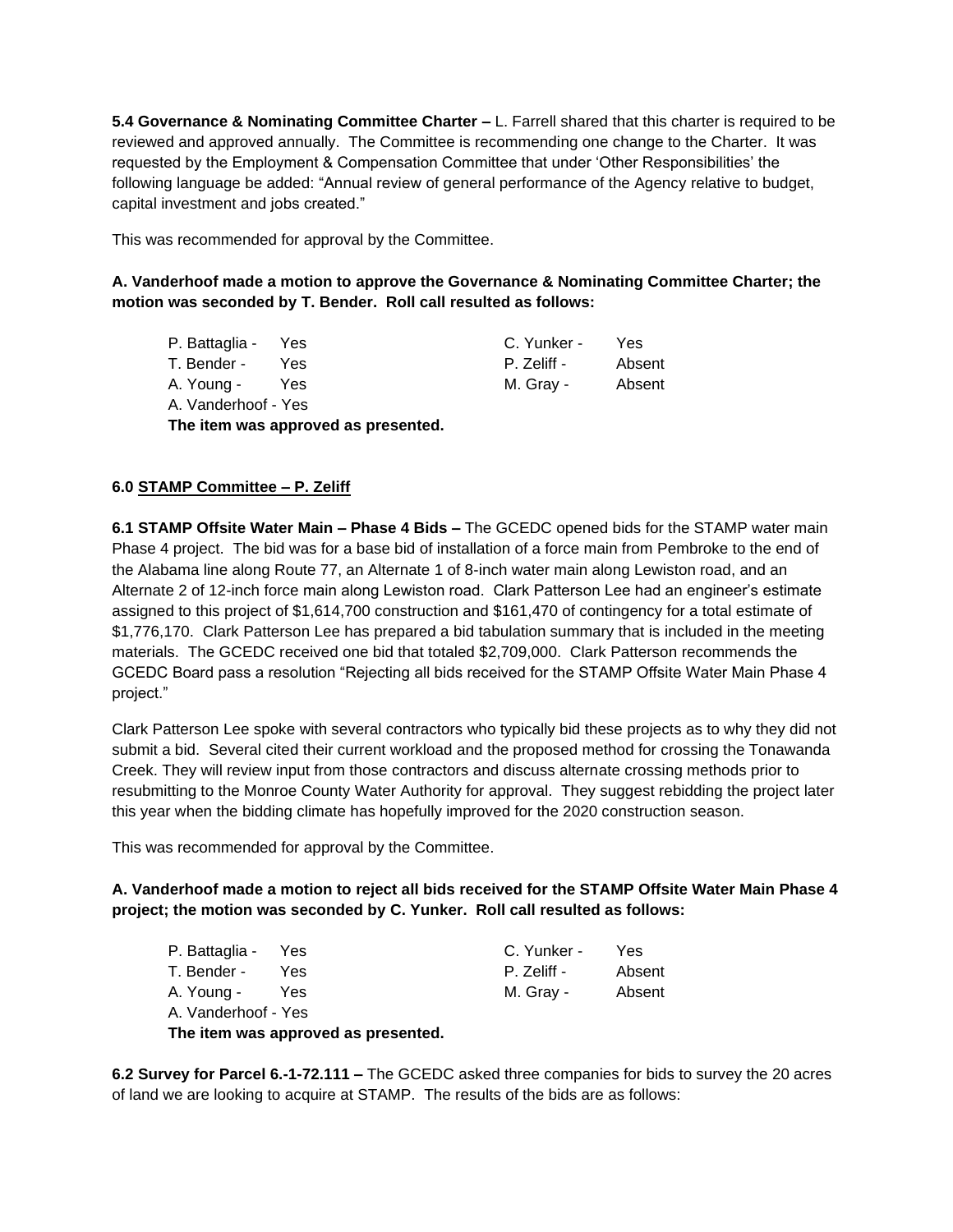- 1. \$2,230 Frandina Engineering and Land Surveying
- 2. \$3,700 Welch & O'Donoghue
- 3. Declined to Bid Townsend & Lamendola

The low bid is Frandina for \$2,230. This expenditure will be covered by the \$33M ESD Grant. This was recommended for approval by the Committee.

**C. Yunker made a motion to approve a contract with Frandina Engineering and Land Surveying, not to exceed \$2,230, to survey part of parcel 6.1-72.111 at STAMP; the motion was seconded by A. Vanderhoof. Roll call resulted as follows:**

| P. Battaglia - Yes                  |            | C. Yunker - | Yes    |  |  |
|-------------------------------------|------------|-------------|--------|--|--|
| T. Bender -                         | <b>Yes</b> | P. Zeliff - | Absent |  |  |
| A. Young -                          | Yes        | M. Gray -   | Absent |  |  |
| A. Vanderhoof - Yes                 |            |             |        |  |  |
| The item was approved as presented. |            |             |        |  |  |

**6.3 Phase I Environmental site Assessment for Parcel 6.-1-72.111 -** The GCEDC asked four companies for bids to complete a Phase I ESA on the 20 acres of land we are looking to acquire at STAMP. The results of the bids are as follows:

- 1. \$1,500 Clark Patterson Lee
- 2. \$1,550 Ravi Engineering
- 3. \$1,550 Day Environmental
- 4. Declined to Bid Core Environmental.

The low bid is Clark Patterson Lee for \$1,500. This expenditure will be covered by the \$33M ESD Grant. This was recommended for approval by the Committee.

**A. Vanderhoof made a motion to approve a contract with Clark Patterson Lee, not to exceed \$1,500, to complete a Phase I ESA for part of parcel 6.1-72.111 at STAMP; the motion was seconded by C. Yunker. Roll call resulted as follows:**

| P. Battaglia - Yes                  |     | C. Yunker - | Yes    |  |
|-------------------------------------|-----|-------------|--------|--|
| T. Bender -                         | Yes | P. Zeliff - | Absent |  |
| A. Young -                          | Yes | M. Gray -   | Absent |  |
| A. Vanderhoof - Yes                 |     |             |        |  |
| The item was approved as presented. |     |             |        |  |

**6.4 Confirmation of Lead Agency Status for SEQR -** On March 1, 2012, as Lead Agency under SEQR, the GCEDC Board approved the Findings Statement that concluded the GEIS process for the STAMP project. Since that time, there have been a number of changes to STAMP that weren't anticipated at the time SEQR was completed. In addition, at that time the first tenant had committed to the construction at the STAMP site (1366 Technologies) and their proposed project had to be reviewed for consistency with the GEIS. Since reaffirming its status as Lead Agency in March 2016, the GCEDC has worked with the STAMP Tech Team to complete a comprehensive analysis of the project changes since that time to determine whether there are any significant adverse environmental impacts that were not addressed in the GEIS. There have been some more modifications and adjustments made to the project since the